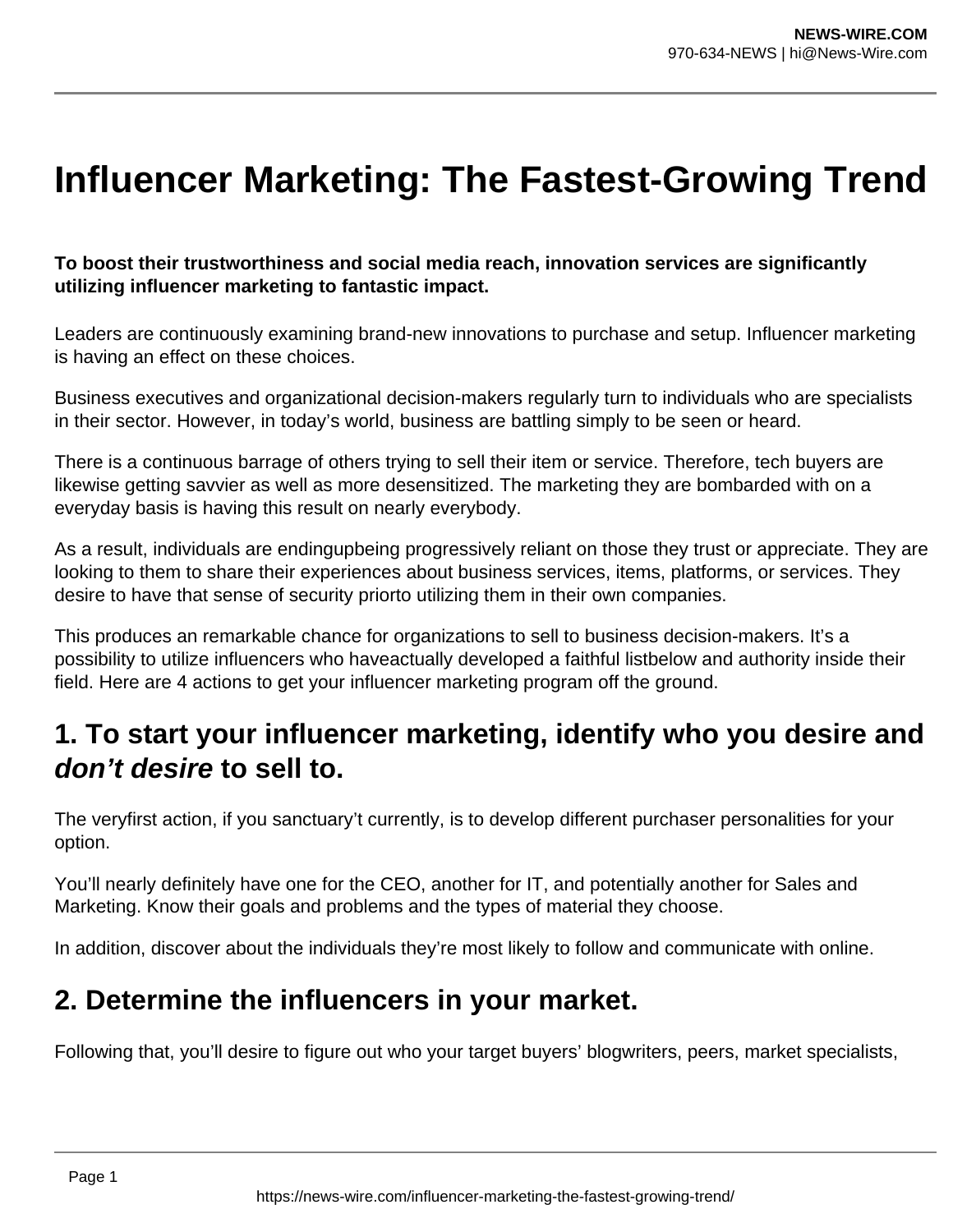and publications are.

Connect with some of your target potentialcustomers and existing consumers on LinkedIn to find who they follow. In addition, findout what groups they engage in.

This is the mostbasic method to get began. Further, you can observe who your possible purchasers are following. In addition, you can follow them on Twitter.

## **3. Influencer marketing indicates increasing your social reliability.**

Establish yourself as an independent idea leader.

This is an essential part of influencer marketing in the business innovation arena. Influencers will not engage with you if they suspect you're just browsing for complimentary social media directexposure.

That's why developing premium info like blogsite shortarticles, whitepapers, and webinars is so crucial. This assists you develop the foundation for getting influencers.

Once you've produced this product, disperse it along with any other advantageous things you come throughout on social media. In addition, share and spread great info you discover in influencer-focused groups and message boards. Being educated, including worth, and having a pointofview are all essential.

### **4. Close the range inbetween online and in-person.**

The stunning thing about influencers is that they are often lookedfor after.

People are looking for them to come to live occasions, looks at conferences, and speaking engagements. As a result, they're in a distinct position to aid you bridge the space inbetween your digital marketing efforts and real-world interactions.

You may work with an influencer on a live occasion discussion, for example. This method you can provide people gainaccessto to the slides after the occasion in exchange for their contact details. The gated contact details can then be utilized to include those potentialcustomers to a marketing automation system. This is part of your constant nurturing efforts.

There are a lot of tools that can assistance you develop your influencer network. Here are a coupleof exceptional examples.

#### **FollowWonk: Search for Big Followings to Start Your Influencer Marketing**

FollowWonk lets you search for Twitter profiles based on the number of fans and tweets they have. This enables you to quickly determine Twitter influencers to follow and engage with. In addition, wear't be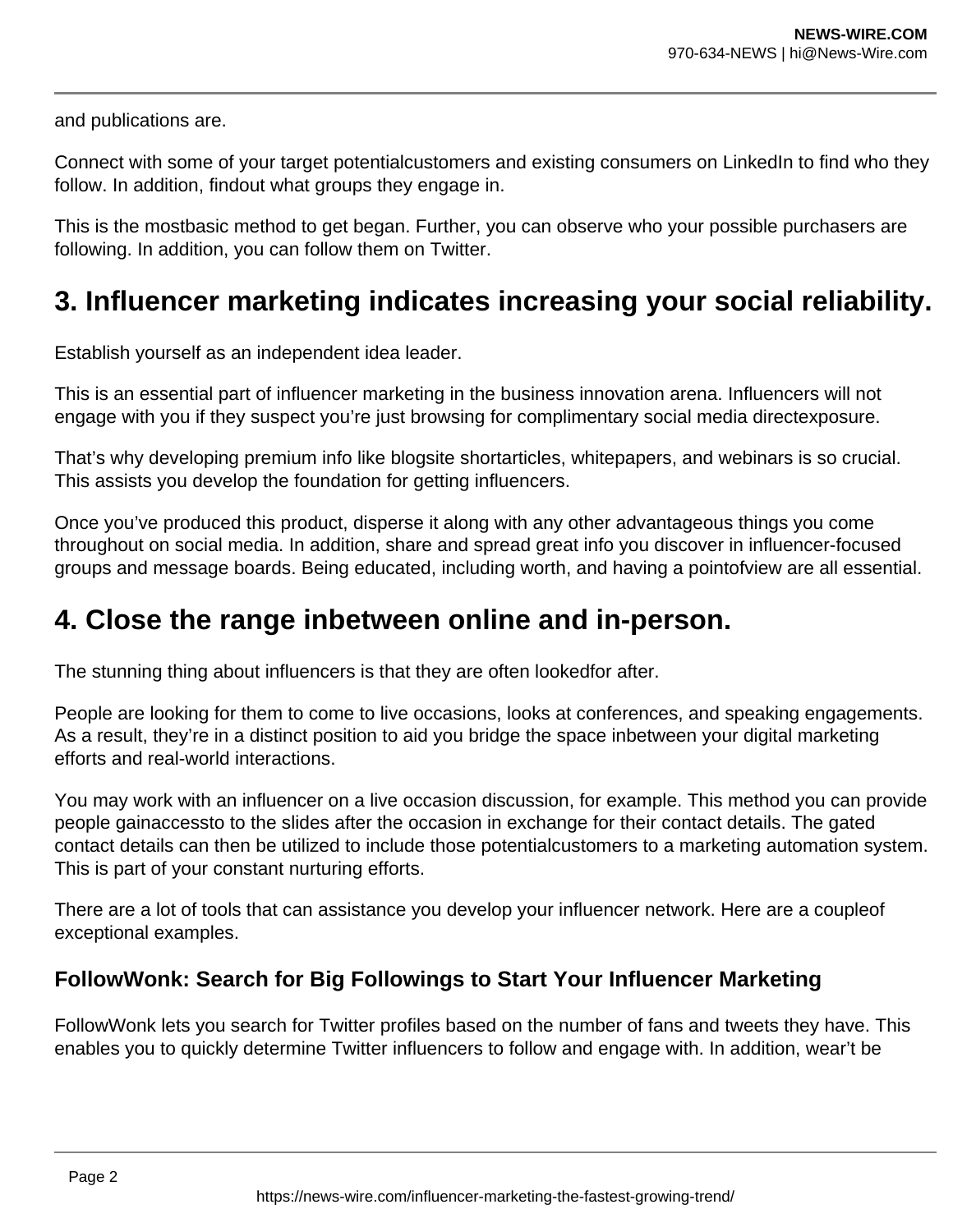terrified to choice up the phone when you've endedupbeing a little more engaged.

#### **BuzzStream: Connect with Influencers**

This is a great tool for finding and linking with influencers. It likewise assists in handling your influencer network. BuzzStream is a effective influencer marketing tool. It can help you in establishing a strong method for making the right relationships matter.

#### **Onalytica: For Finding Relevant Influencers**

Upload any piece of product, and Onalytica's innovation will recognize the most appropriate influencers. Therefore, recognize essential influencers. In addition, engage with them, and track the results and efficiency of your influencer marketing efforts.

#### **GroupHigh: Find Bloggers and Social Influencers**

GroupHigh help in the discovery of blogwriters and other social influencers. Additionally, it assists you in the management of such relationships and the examination of your material.

#### **MuckRack: Helps You Identify Journalists**

MuckRack is a tool that lets onlinemarketers determine appropriate reporters and blogsites. Further, it offers you informs and assists you produce media lists. In addition, it helps blogwriters, reporters, and editors in showcasing their work. It likewise assists in tracking their shares and broadening their audience. An reliable influencer method is a fantastic instrument for improved public relations.

#### **PitchBox: For Targeted Outreach and Influencer Marketing**

Create targeted outreach messages, automate follow-up, and track results after finding influencers, consistingof contact details and social profiles.

#### **BlogDash: To Find that Blogger**

BlogDash is the most effective and efficient platform for reaching 200K+ blogwriters. Additionally, this number is growing on a day-to-day basis. These blogwriters have purposefully selected to engage with brandnames like yours. In addition, they can help you in getting extensive awareness on the web.

#### **Traackr: For Global Influencer Marketing**